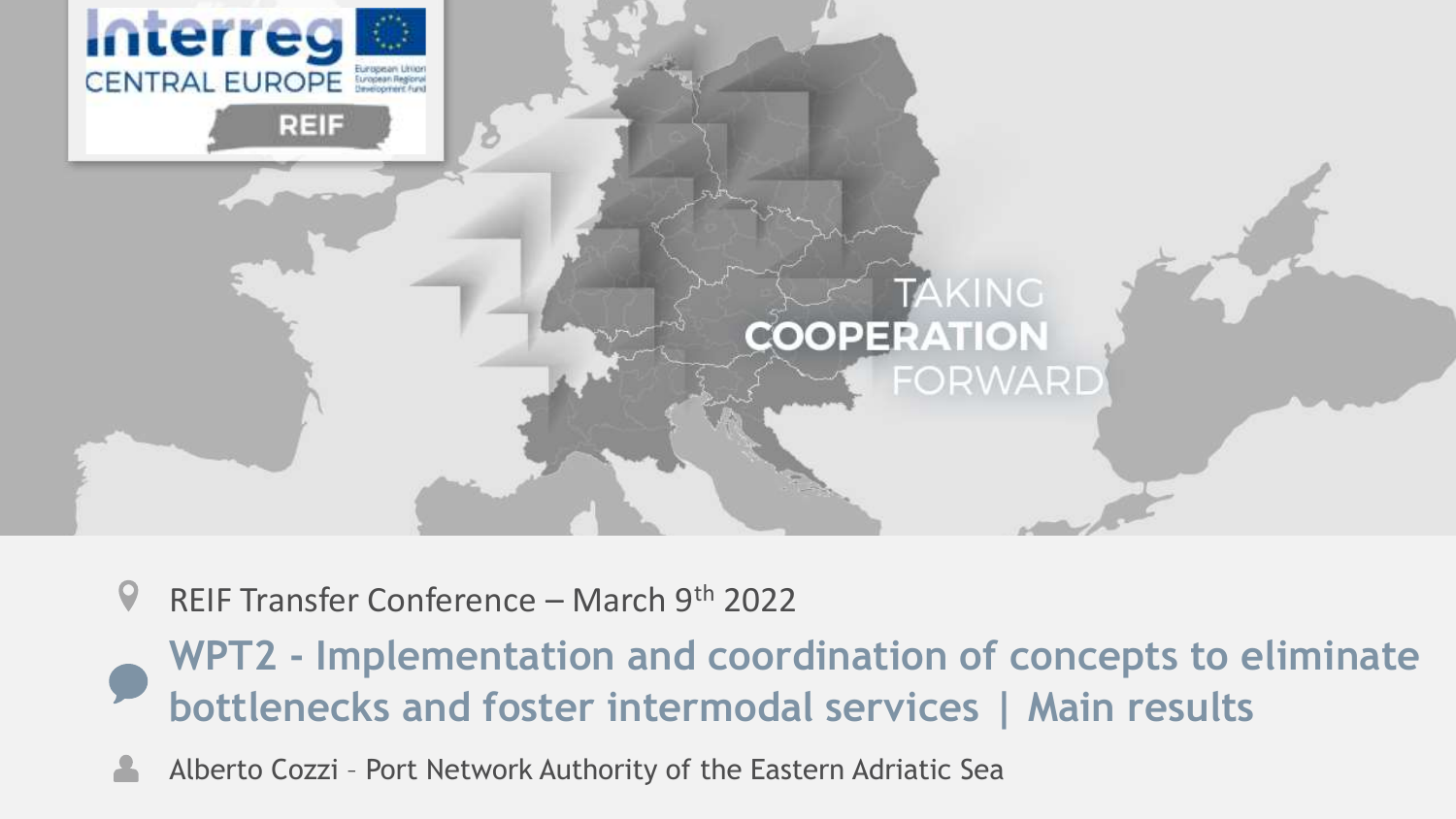# **PILOT ACTIONS IN REIF**



Within REIF, PPs tested innovative approaches for the implementation and coordination of concepts to

- eliminate bottlenecks and
- foster intermodal services

8 pilots were undertaken in 3 topics:

- 1. Setting up innovative coordination platforms: 2 pilots performed by Luka Koper and RER / ITL;
- 2. Identifying measures for removing infrastructural and functional bottlenecks of the intermodal network at regional level: 3 pilot performed by PNAEAS, TMIL / FHE, RER / ITL;
- 3. Developing concepts for activating new fail freight services: 3 pilots performed by PIL, PNAEAS, RER / ITL.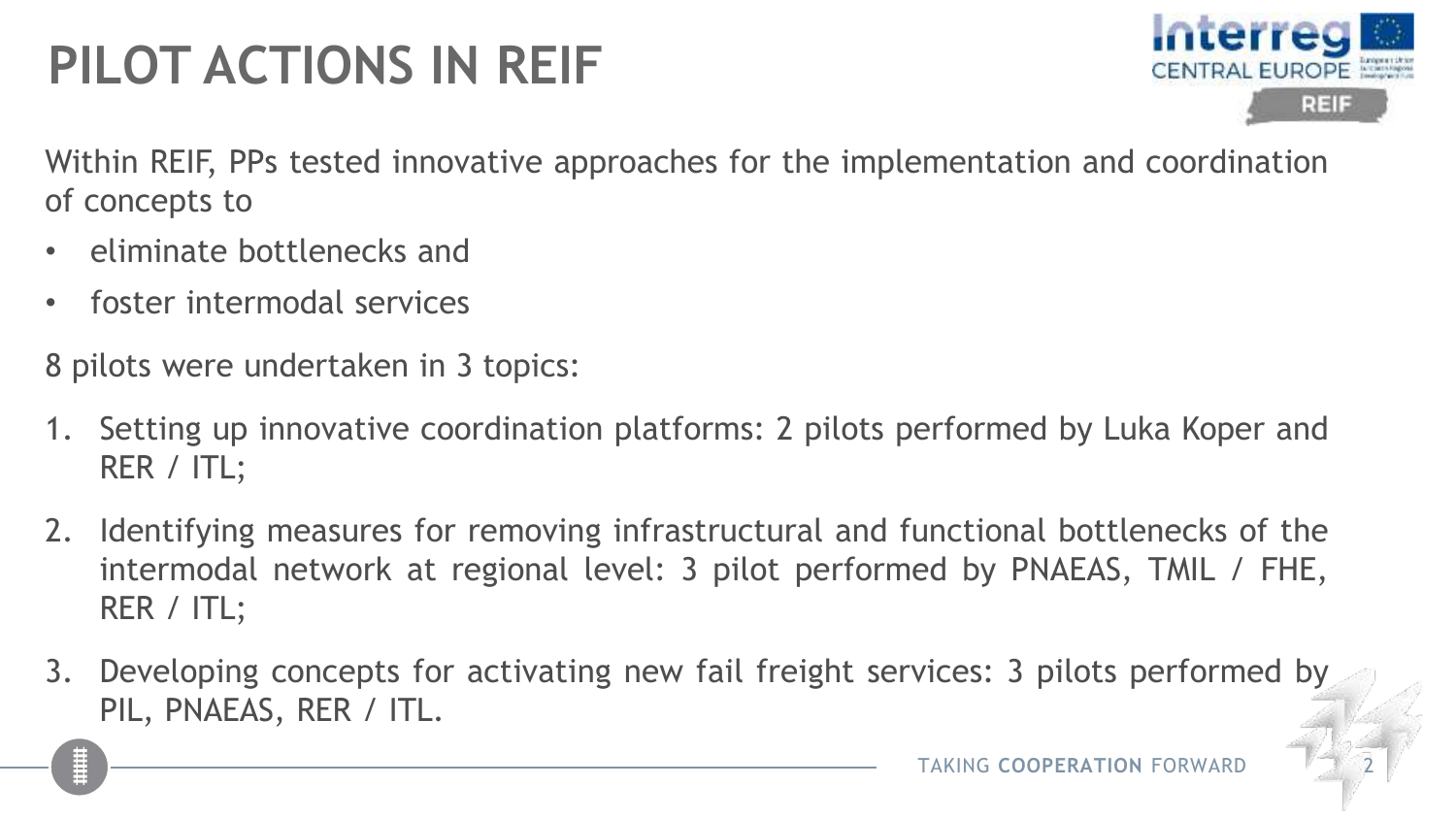### **PILOT ACTIONS SYNTHESIS (1)**



| <b>PILOT ACTION</b>                 | <b>TOPIC</b>                         | <b>SUMMARY</b>                                                                                                 |
|-------------------------------------|--------------------------------------|----------------------------------------------------------------------------------------------------------------|
| PA#1<br><b>Luka</b><br><b>Koper</b> | Setting up innovative coordination   | The port of Koper implemented a digital system aiming to speed up                                              |
| monitoring system<br>pilot          | platforms                            | operations and processes of the iron ore and coal terminal rail traffic.                                       |
| (Luka Koper).                       |                                      |                                                                                                                |
| $PA#2 -$<br>Emilia.Romagna          | Setting up innovative coordination   | The pilot action focused on the Emilia-Romagna Intermodal Cluster (ER.I.C)                                     |
| Intermodal Cluster pilot            | platforms                            | and sustained a collaborative initiative in strategic areas.                                                   |
| (RER, ITL)                          |                                      |                                                                                                                |
| PA#3 - Port of Trieste              | Identifying measures for removing    | The Port of Trieste identified the existing infrastructural bottlenecks on the                                 |
| bottleneck<br>analysis              | infrastructural<br>functional<br>and | regional rail network as well as in the port railway infrastructures, aiming                                   |
| (PNAEAS)                            | bottlenecks of the intermodal        | to envisage the most suitable solutions as to further increase the modal                                       |
|                                     | network at regional level            | share on rail.                                                                                                 |
| PA#4 - Ohratal line pilot           |                                      | Identifying measures for removing The aim of this pilot action was to develop a roadmap for the revitalisation |
| (TMIL)                              | infrastructural<br>functional<br>and | of disused routes for rail freight traffic.                                                                    |
|                                     | bottlenecks of the<br>intermodal     |                                                                                                                |
|                                     | network at regional level            |                                                                                                                |

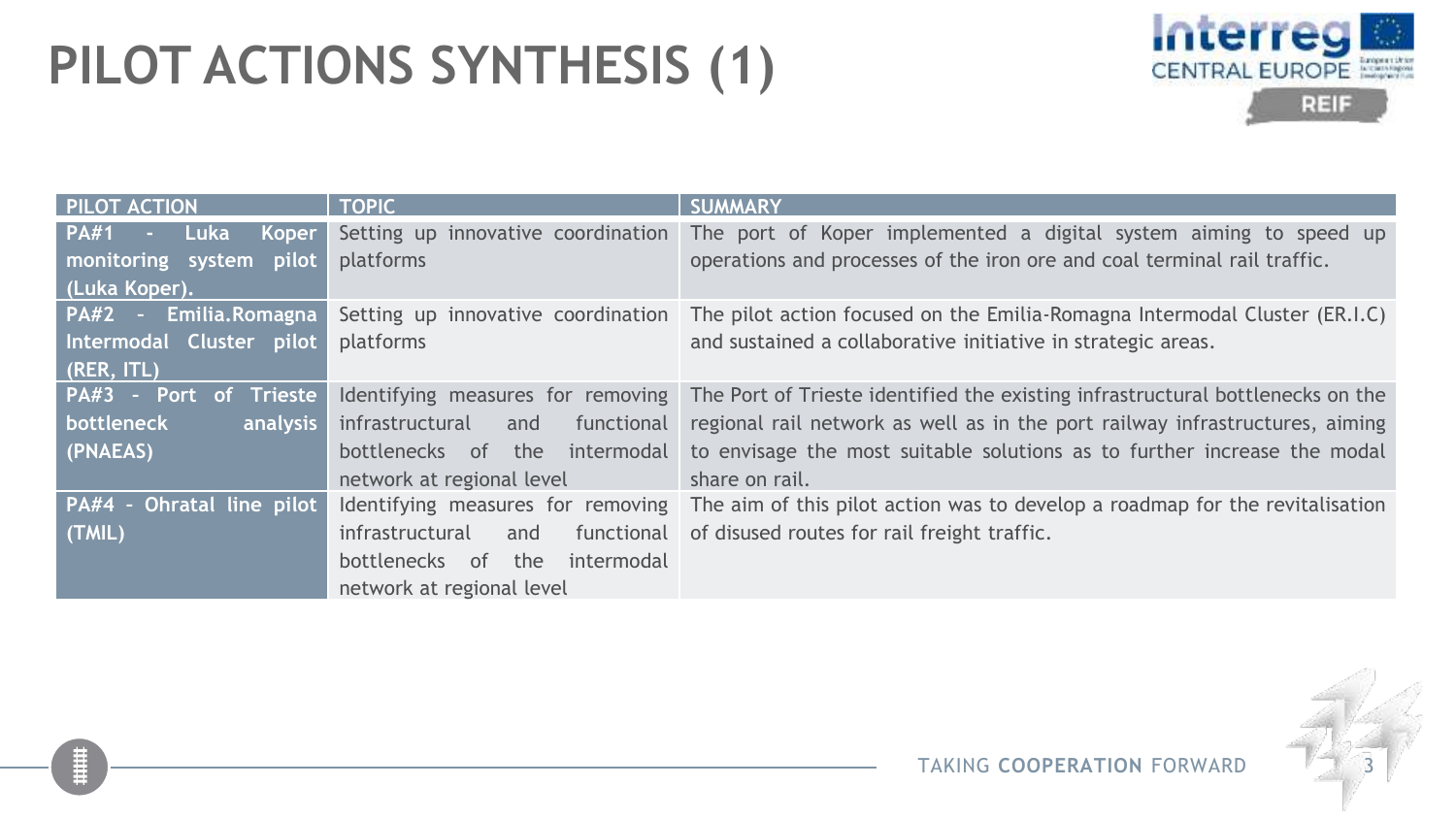### **PILOT ACTIONS SYNTHESIS (2)**



| <b>PILOT ACTION</b>                            | <b>TOPIC</b>                         | <b>SUMMARY</b>                                                                                             |
|------------------------------------------------|--------------------------------------|------------------------------------------------------------------------------------------------------------|
| <b>PA#5</b> -<br>Emilia.Romagna                |                                      | Identifying measures for removing The activities related to PA5 developed a new regional freight transport |
| model<br>pilot<br>transport                    | infrastructural<br>functional<br>and | model of Emilia-Romagna Region based on innovative data sources.                                           |
| (RER, ITL)                                     | bottlenecks of<br>the<br>intermodal  |                                                                                                            |
|                                                | network at regional level            |                                                                                                            |
| <b>PA#6</b><br>Grosuplje                       | Developing concepts for activating   | PA6 refers to the preparation of the documentation for the construction of                                 |
| industrial side track pilot                    | new rail freight services            | a side rail track (siding) to connect the Ljubljana-Kocevje railway line and                               |
| (PIL)                                          |                                      | the car logistics centre near Grosuplje.                                                                   |
|                                                |                                      |                                                                                                            |
|                                                |                                      |                                                                                                            |
| PA#7 - Port of Trieste rail                    | Developing concepts for activating   | In PA7 the Port of Trieste evaluated the possible clusterisation potential of                              |
| operational<br>model                           | new rail freight services            | the existing freight flows, as to further increase the modal share on rail,                                |
| (PNAEAS)                                       |                                      | using an operational model.                                                                                |
| <b>PA#8</b><br><b>Emilia Romagna</b><br>$\sim$ | Developing concepts for activating   | PA8 investigated innovative solutions to attract traffic volumes to the                                    |
| <b>Region</b><br>railway<br>new                | new rail freight services            | Emilia-Romagna Region intermodal nodes and their catchment areas.                                          |
| (RER,<br>service<br>potential <sup>'</sup>     |                                      |                                                                                                            |
| ITL)                                           |                                      |                                                                                                            |

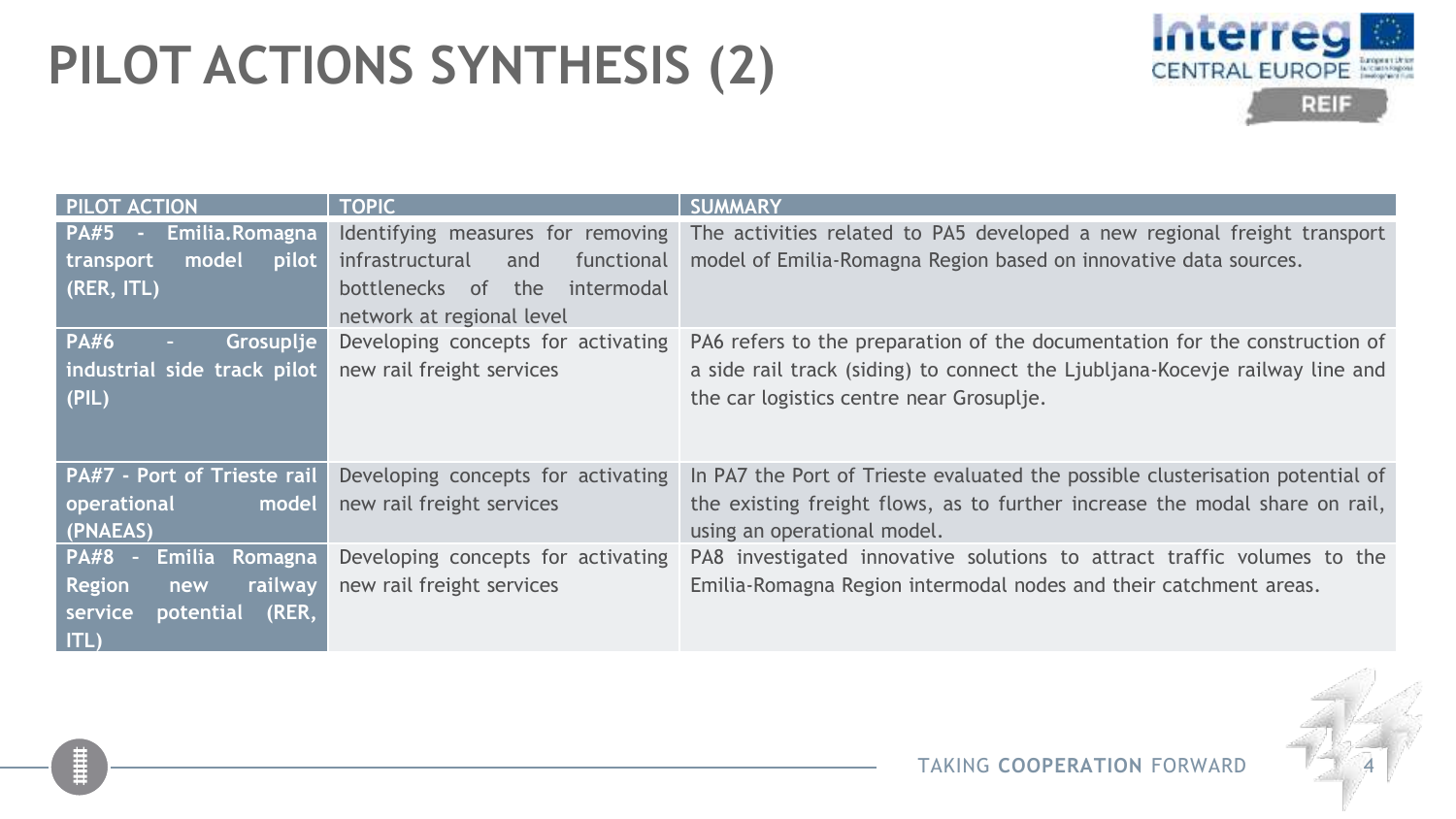# **PILOT ACTIONS – IT COMPONENTS (1)**



#### **Luka Koper**

The pilot action was foreseen at the rail section of port to optimize the process of reading and registering the incoming/outgoing wagons by camera (optical character registering) and then processing the data through the IT system.

The benefits of the pilot action are better knowledge of the possible solution and its deficiencies – which will be tackled in the future with further development/updates of the software. The system for now serves as a backup storage of wagons registered for the Terminal of iron ore and coal and it gives a possibility of double-checking



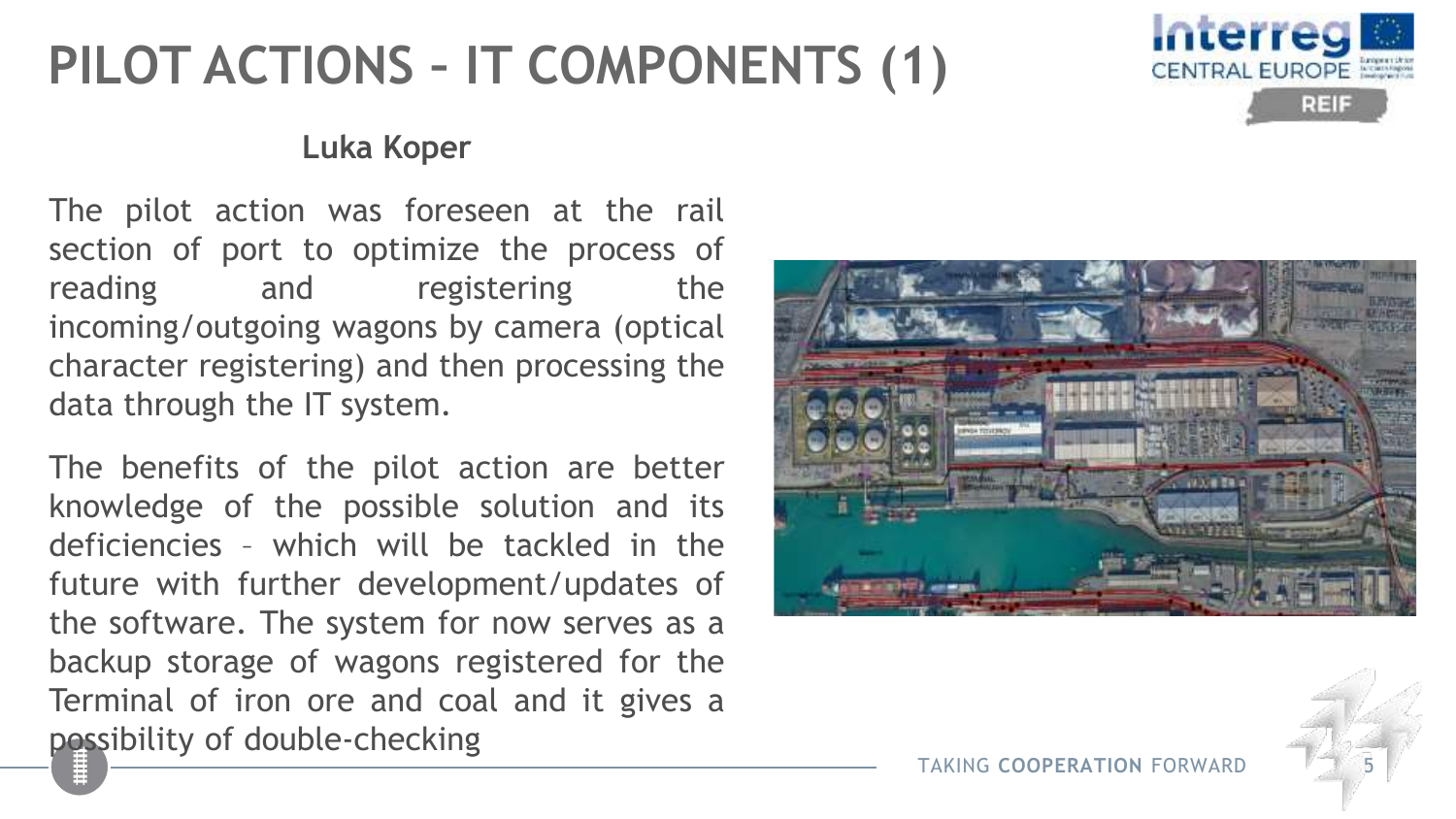# **PILOT ACTIONS – IT COMPONENTS (2)**



#### **Port of Trieste**

The aim of this pilot action was the identification of an operational model, suitable for the needs of railway traffic and modal shift in the port of Trieste.

Defining a proper operations model is really a crucial task because of the strong relationship between operations model and capacity of a given railway network. Indeed, capacity constraints may heavily affect traffic growth especially if no actions are planned to remove them.

Railway capacity is not a fixed concept and does not depend solely on the infrastructure.

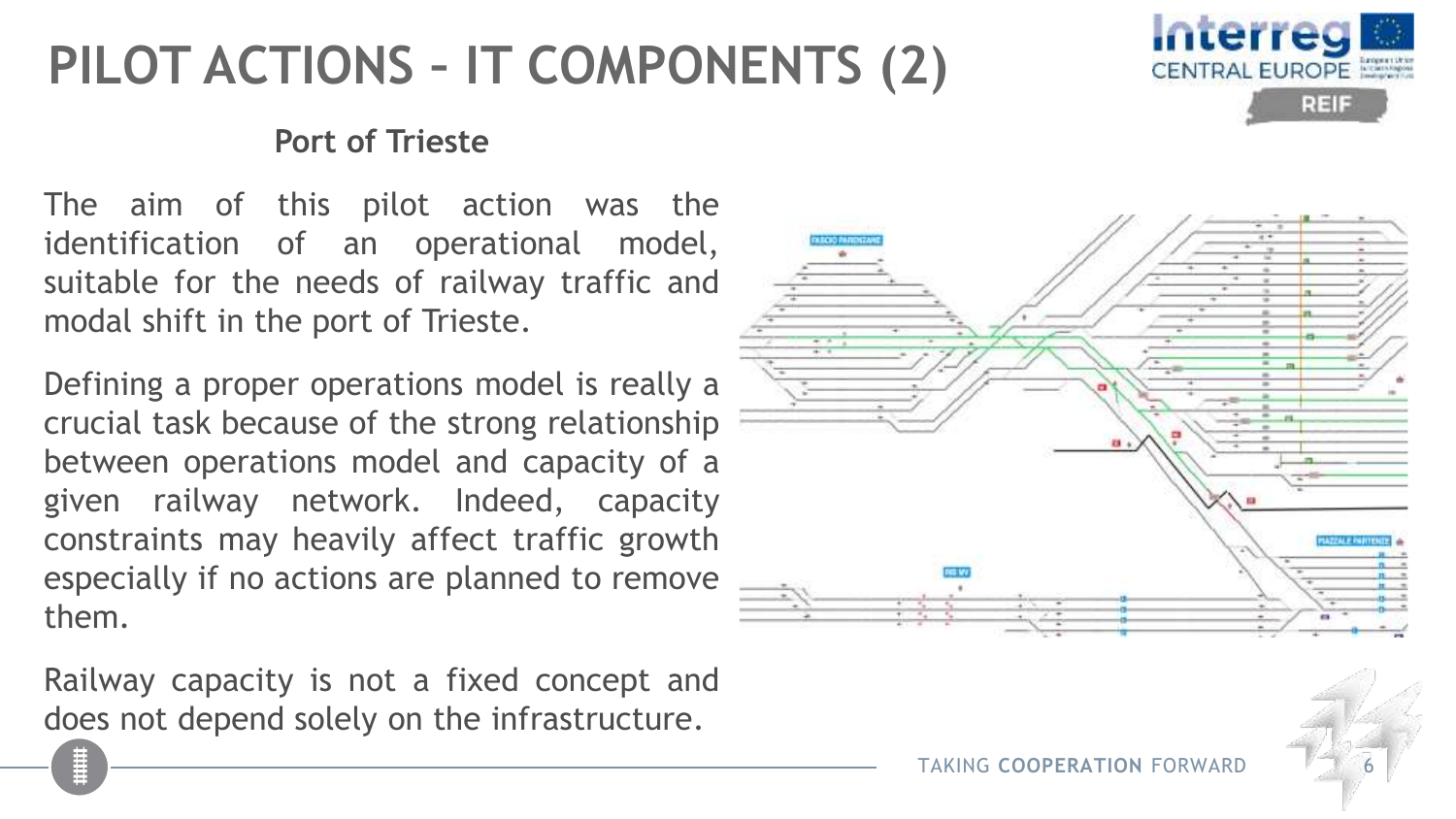### **LESSON LEARNED**



Increase the connections of the rail network with ports, inland ports, terminals and logistics platforms can generate a structural benefit for the regional logistics system and foster a modal shift of freight transport towards the rail:

➢reactivation of dismissed lines

➢construction of new sidings

➢development of functional and reliable intermodal services based on innovative modelling or technology

 $\triangleright$  new cooperative governance models

Optimising existing disused or abandoned regional rail transport by upgrading and expanding it even in areas where the current volume of demand does not justify such measures, will act as drivers for local development in the near future.